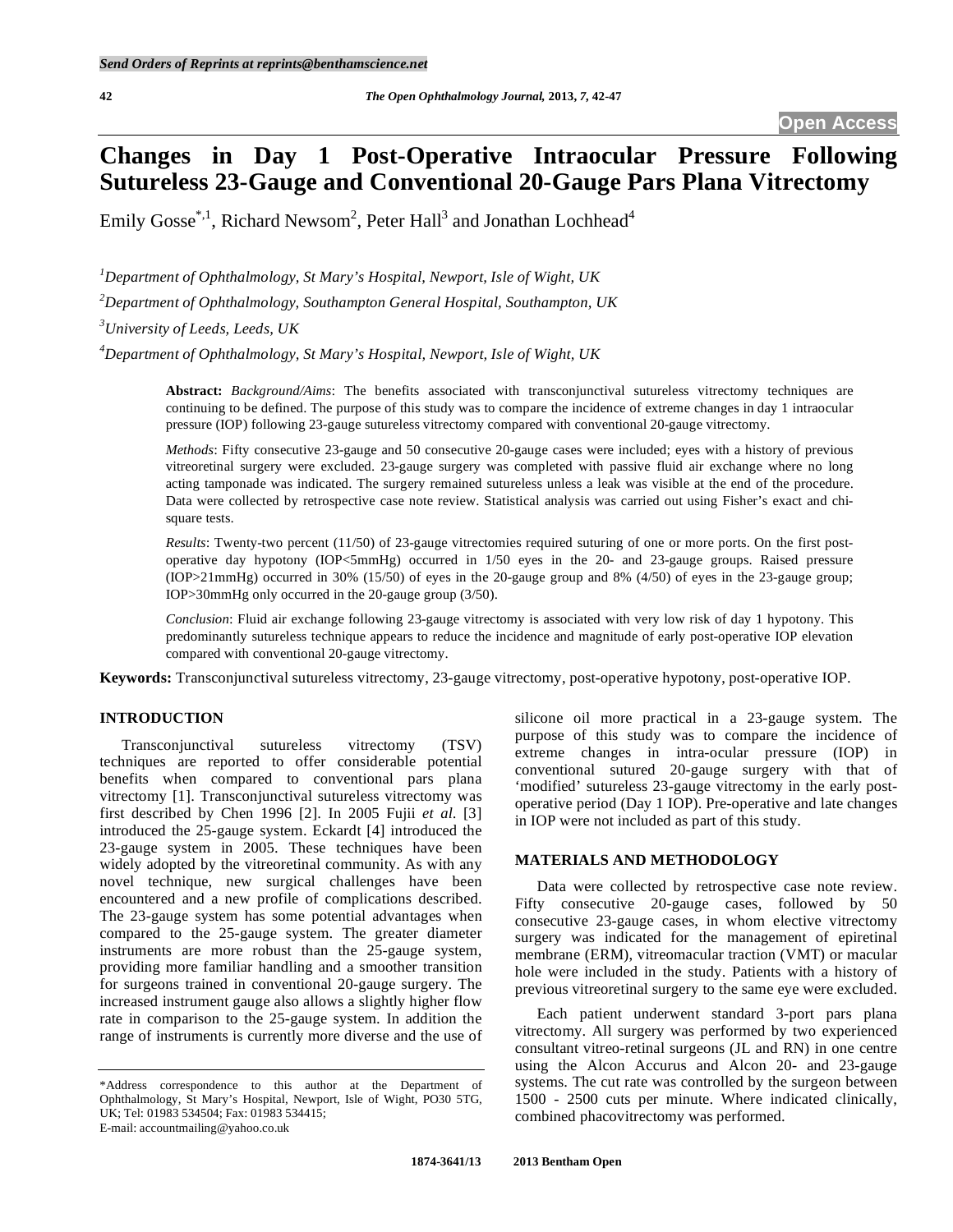23-gauge wound construction was in two steps, initially oblique and then perpendicular to the sclera (following lateral displacement of the conjunctiva). Conventional suturing of the ports was carried out for all patients in the 20 gauge group. 23-gauge surgery was sutureless unless an obvious leak was present at the end of the surgery; in such cases ports were sutured with 7'0 Vicryl and the number of sutures documented. Leakage was identified by the observation of small bubbles escaping from the sclerostomy port. Fluid air exchange (FAX) was carried out at the end of all 23-gauge procedures (100% air fill) where gas and oil tamponade were not indicated. This is currently not considered conventional practise and is therefore referred to as a 'modification' throughout this text. Patients were examined on day 1 at the slit lamp and all IOP measurements were made using Goldmann applanation tonometry. Hypotony was defined as IOP <5mmHg on day 1. Patients with raised pressure on day 1 were treated, where indicated clinically, with topical hypotensives (timolol/dorzolamide combination) and oral acetazolamide if required.

 Statistical analysis was carried out using Fisher's exact test and chi-square test. The odds ratio for day 1 IOP greater than 21mmHg was adjusted for the use of C3F8 gas using logistic regression. For 12 cases the Goldmann IOP was recorded as "normal" in the case notes (normal range 5 - 21mmHg) but no numerical value was noted. For these cases the IOP was assumed to be equal to the mean of all normal IOP measurements (15mmHg). For comparison, the odds ratio was also calculated after the cases without numerical IOP values were excluded. The analysis was implemented in the R statistical programming language [5].

 Age distribution at the time of surgery was 57-85 years (mean  $73 + (-8.9)$  in the 23-gauge group and 48 - 88 years (mean  $70 + (-7.2)$ ) in the 20-gauge group. There were 21 male eyes and 29 female eyes in the 23-gauge group, 16 male and 34 female eyes in the 20-gauge group.

 Twenty-six patients were pseudophakic prior to surgery (14/50 (28%) in the 23-gauge group, 12/50 (24%) in the 20 gauge group. Thirty-three cases were combined procedures with phacoemulsification with IOL (18/50 (36%) in the 23 gauge group, 15/50 (30%) in the 20-gauge group). A peel was performed in 86 cases (43/50 in the 23-gauge group, 43/50 in the 20-gauge group). Those not peeled were predominantly cases of VMT in addition to 5 cases of Stage 2 macular hole (Table **1**).

 Fifty-five cases underwent macular hole repair (24/50 in the 23-gauge group, 31/50 in the 20-gauge group). Thirty-six cases underwent surgery for epiretinal membrane (21/50 in the 23-gauge group, 15/50 in the 20-gauge group). Nine patients were specifically identified as having purely vitreomacular traction pre-operatively (5/50 in the 23-gauge group, 4/50 in the 20-gauge group) (Table **1**).

#### **RESULTS**

 Mean pre-op visual acuity in the 23-gauge group was 0.67 (SD+/-0.35) LogMAR units; mean post-operative visual acuity at 2 months was 0.44 (SD+/-0.34) LogMAR units. In the 20-gauge group mean pre-operative visual acuity was 0.77 (SD+/-0.36) LogMAR units; mean post-operative visual acuity at 2 months was 0.55 (SD+/-0.37) LogMAR units.

Therefore the mean gain in visual acuity (measured 2 months post-operatively) was 0.23 LogMAR units in the 23-gauge group and 0.22 LogMAR units in the 20-gauge group. This difference was not statistically significant  $(p=0.79)$ .

**Table 1. Patient Demographic Data for the 20- and 23-Gauge Groups** 

|                                    | 20-Gauge<br>$(n=50)$           | 23-Gauge<br>$(n=50)$            | p-Value             |
|------------------------------------|--------------------------------|---------------------------------|---------------------|
| Age (years)                        | $70 + (-8.9)$<br>(range 48-88) | $73 + (-7.2)$<br>(range, 57-85) | 0.067<br>$(t-test)$ |
| Sex (Male/Female)                  | 16:34                          | 21:29                           | 0.107               |
| Eye (OD/OS)                        | 23:27                          | 26:24                           | 0.689               |
| Anaesthetic (GA/LA)                | 32:18                          | 29:21                           | 0.682               |
| Pseudophakic                       | 12/50 (24%)                    | 14/50 (28%)                     | 0.820               |
| <b>Combined Procedure</b>          | 15/50 (30%)                    | 18/50 (36%)                     | 0.670               |
| <b>ILM</b> or ERM Peel             | 43/50 (86%)                    | 43/50 (86%)                     | 1.000               |
| Surgery for macular hole           | 31/50 (62%)                    | 24/50 (48%)                     | 0.848               |
| Surgery for epiretinal membrane    | 15/50 (30%)                    | 21/50 (42%)                     | 0.298               |
| Surgery for vitreomacular traction | 4/50(8%)                       | $5/50(10\%)$                    | 1.000               |

 Macular hole closure rates (with one procedure, measured at 2 month follow-up) were 96% (23/24) in the 23 gauge group and 90% (28/31) in the 20-gauge group. This difference was not statistically significant (p=0.62). All those that failed to close were classified as Stage 4 pre-operatively.

 Ten cases (4/50 in the 23-gauge group, 6/50 in the 20 gauge group) required further retinal procedures. Three ERM cases (2 in the 23-gauge and 1 in the 20-gauge group) required a further peel for ERM recurrence and metamorphopsia. Three patients underwent further macular hole surgery (1 in the 23-gauge and 2 in the 20-gauge group). Two patients in the 20-gauge group required removal of silicone oil. One patient undergoing vitrectomy for VMT developed a full thickness macular hole post-operatively and required surgery. One patient in the 20-gauge group developed post-operative retinal detachment requiring further vitrectomy, cryotherapy and gas tamponade. No patient in either study group developed post-operative endophthalmitis.

 Mean day 1 IOP was 15 mmHg SD+/-5.3 (range 3-30) in the 23-gauge group compared to 21 mmHg SD+/-6.8 (range 3-40) in the 20-gauge group. This difference was statistically significant (p<0.0001).

 Hypotony (IOP<5) occurred in 2% (1/50) eyes in the 23 gauge group and 2% (1/50) eyes in the 20-gauge group (p=1.000). The former occurred following a combined phacovitrecomy for macular hole with 16% C3F8 gas tamponade. One port was sutured. The latter occurred in a pseudophake undergoing vitrectomy and peel (with air) for ERM. In both cases hypotony resolved spontaneously without intervention or associated complications.

 Raised pressure (IOP > 21mmHg) occurred in 30% (15/50) 20-gauge eyes and 8% (4/50) 23-gauge eyes ( $p=0.005$ ). IOP > 30mmHg was only observed in the 20-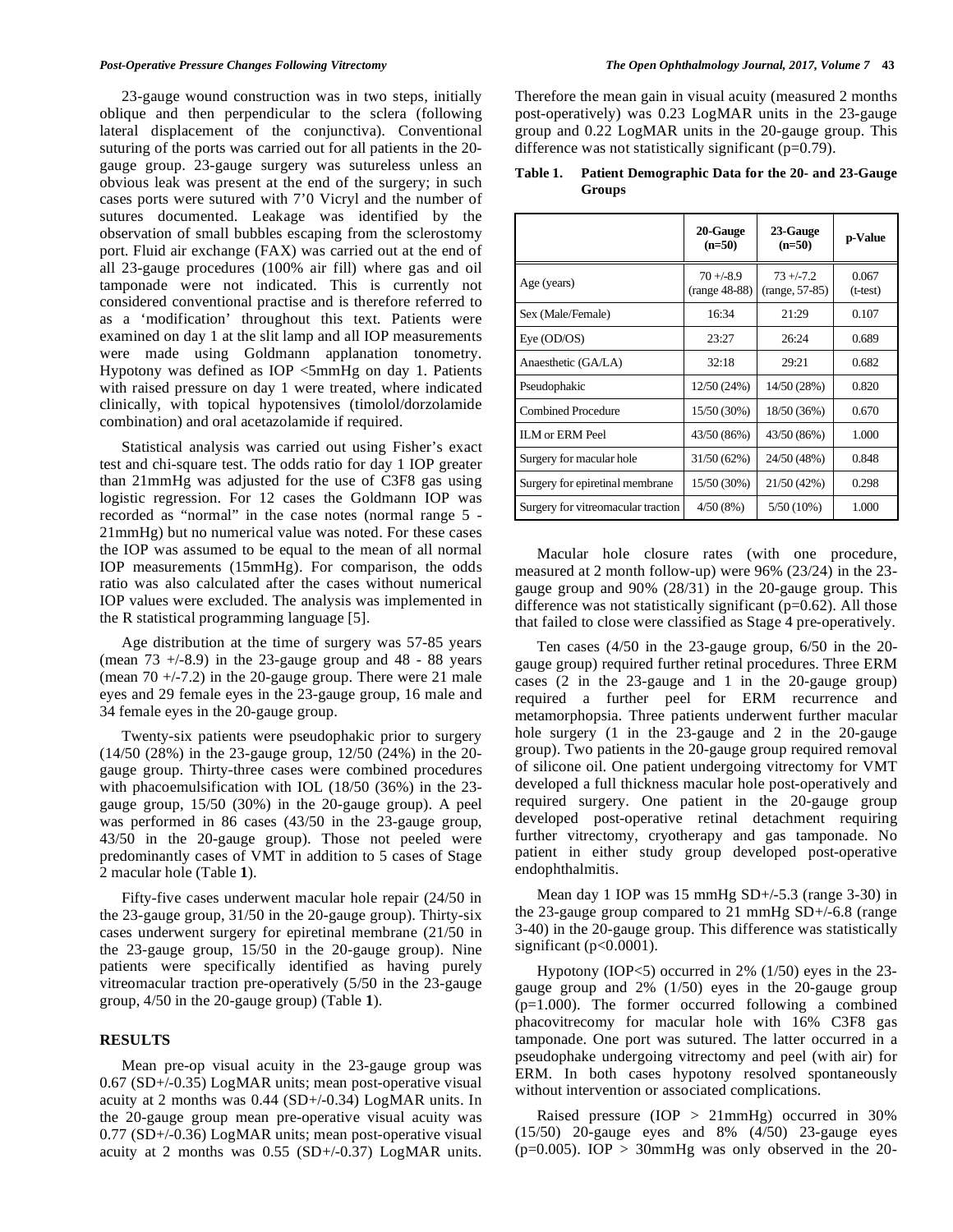

**Fig. (1).** Day 1 intraocular pressure (IOP mmHg) in the 20- and 23-gauge groups.

gauge group (3/50) (Fig. **1**). Overall there were significantly more eyes without an extreme change in post-operative IOP in the 23-gauge (86%, 43/50) compared to the 20-gauge group (48%, 24/50).

 Twenty-two percent (11/50) of eyes in the 23-gauge group required suturing of one or more ports. Eight eyes received 1 suture, 3 eyes required 3 sutures (Table **2**). Patients in the 20-gauge group had all three ports sutured as standard.

**Table 2. Number of Sutures Required to Close Ports in the 23-Gauge Group Compared to Day-1 IOP** 

| <b>Number of Sutures</b> | Number of Eves $(n=50)$ | Mean IOP (mmHg) |
|--------------------------|-------------------------|-----------------|
|                          | $78\%$ (n=39)           | $16(6-30)$      |
|                          | $16\%$ (n=8)            | $12(3-20)$      |
|                          | $0\%$ (n=0)             |                 |
|                          | $6\%$ (n=3)             | $16(8-20)$      |

 All cases (19 eyes) in the 20- and 23-gauge groups with an elevated IOP (>21mmHg) occurred following insertion of C3F8 gas (concentration ranging from 14-18%). C3F8 was used in 44% (22/50) eyes in the 23-gauge group and 68% (34/50) of eyes in the 20-gauge group (p=0.0262) (Table **3**).

**Table 3. Intraocular Tamponade Used in the 20- and 23- Gauge Groups** 

| Tamponade    | <b>Concentration</b><br>(Range) | 20-Gauge<br>23-Gauge<br>$(n=50)$<br>$(n=50)$ |               | p-Value   |
|--------------|---------------------------------|----------------------------------------------|---------------|-----------|
| Air          | 100%                            | 44% $(n=22)$                                 | $16\%$ (n=8)  | $0.0041*$ |
| SF6          | 20%                             | $10\%$ (n=5)                                 | $8\%$ (n=4)   | 1.0000    |
| C3F8         | $14-20%$ †                      | 44% $(n=2)$                                  | $68\%$ (n=34) | $0.0262*$ |
| Silicone Oil | 100%                            | $2\%$ (n=1)                                  | $8\%$ (n=4)   | 0.3622    |

† mean C3F8 concentration 15.37% in 20-gauge group vs 16.8% in 23-gauge group p=0.0004.

The unadjusted odds ratio for raised IOP  $(>21$ mmHg) in those treated with 23-gauge vitrectomy compared with those treated with 20-gauge vitrectomy was 0.20 (95% confidence intervals  $0.05 - 0.62$ ;  $p = 0.008$ ). The odds ratio for raised IOP adjusted for C3F8 use was 0.26 (95% confidence intervals 0.07 - 0.86; p=0.037). Twelve patients had no numerical value assigned to their IOP (which was recorded as "normal" in the case notes). For these cases the IOP was assumed to be equal to the mean of all normal IOP measurements (15mmHg). Excluding these 12 cases with missing numerical IOP values gives the unadjusted odds ratio for raised IOP (> 21mmHg) in those treated with 23 gauge vitrectomy compared with those treated with 20 gauge vitrectomy was 0.15 (95% confidence intervals 0.04 - 0.47; p  $= 0.002$ ). The odds ratio for raised IOP adjusted for C3F8 use was 0.20 (95% confidence intervals 0.05 - 0.68;  $p=0.015$ ).

 In the 20-gauge group 16% (8/50) cases had intraocular tamponade with air, 8% (4/50) with SF6, 68% (34/50) with C3F8 and 8% (4/50) with silicone oil. Silicone oil was required in four cases because of the presence of retinal breaks with size and location requiring long acting tamponade. In the 23-gauge group 44% (22/50) cases had intraocular tamponade with air, 10% (5/50) with SF6, 44% (22/50) with C3F8 and 2% (1/50) with silicone oil. Silicone oil was used in one case for the treatment of a longstanding macular hole (Table **3**). Table **4** shows the type of intraocular tamponade used in each group, compared to Day 1 IOP.

| Table 4. | Intraocular Tamponade Used in the 20- and 23- |  |  |  |
|----------|-----------------------------------------------|--|--|--|
|          | Gauge Groups, Compared to Mean Day 1 IOP      |  |  |  |

|                  | Mean Day 1 IOP (mmHg) |            |         |  |
|------------------|-----------------------|------------|---------|--|
| <b>Tamponade</b> | 23-Gauge              | 20-Gauge   | p-Value |  |
|                  | $(n=50)$              | $(n=50)$   |         |  |
| Air              | $13(n=22)$            | $13(n=8)$  | 1.0000  |  |
| SF <sub>6</sub>  | $18(n=5)$             | $20(n=4)$  | 0.0993  |  |
| C3F8             | $17(n=22)$            | $23(n=34)$ | 0.0035  |  |
| Silicone Oil     | $10(n=1)$             | $15(n=4)$  |         |  |

 Mean IOP in the 20-gauge group was 23mmHg following combined phacovitrectomy and 19mmHg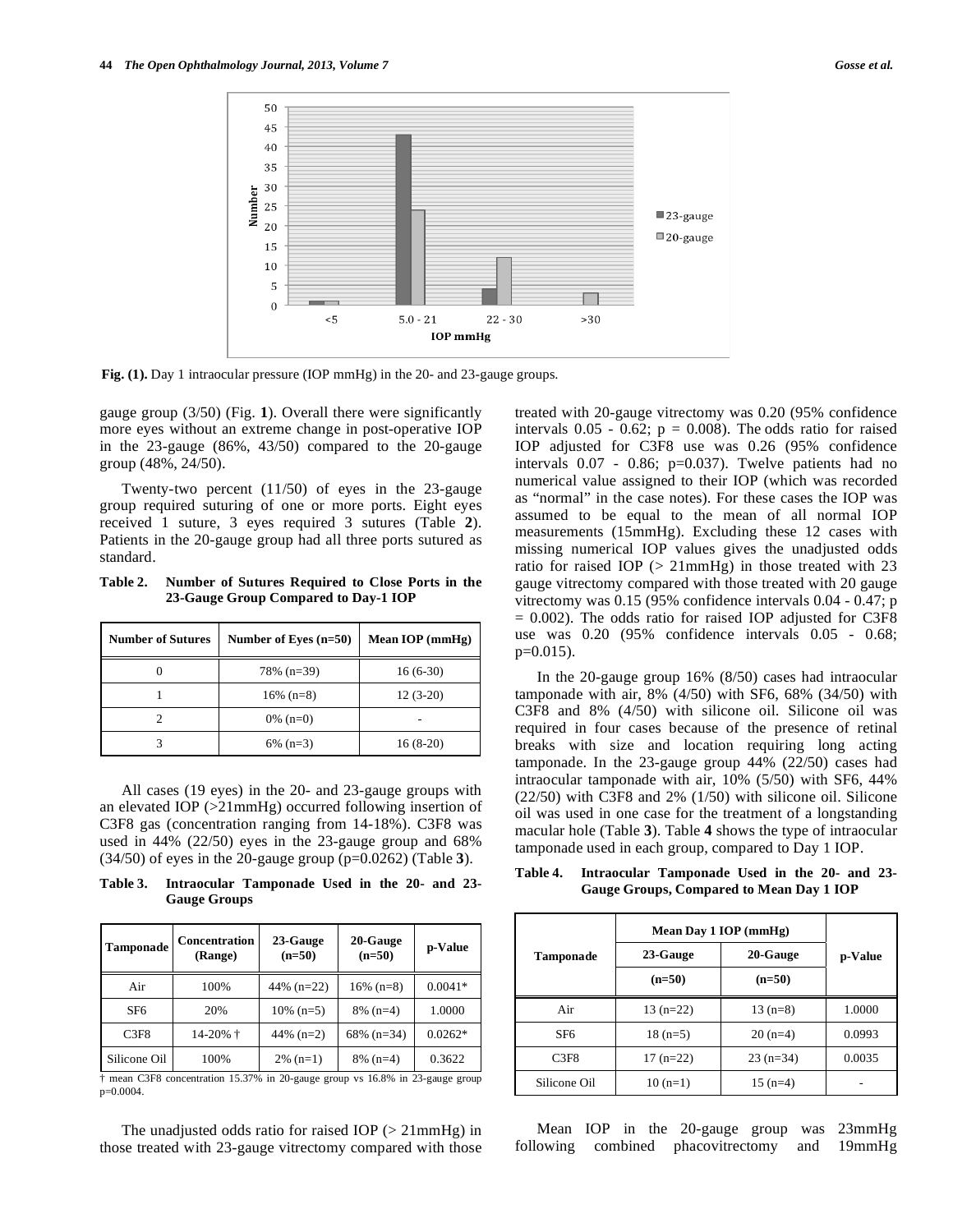### **DISCUSSION**

 Changes in IOP following vitrectomy are a well recognised phenomenon [6], both in the immediate and late post-operative period. Raised pressure is a potentially serious complication following conventional 20-gauge surgery. In contrast, initial reports have identified concerns regarding the rates of post-operative wound leak, hypotony and endophthalmitis associated with the emerging transconjunctival sutureless vitrectomy techniques [7-10]. Current evidence, however, suggests a comparable safety profile when compared to "gold standard" conventional 20 gauge surgery [11-15]. The purpose of this study was to compare the incidence of extreme changes in IOP following 'modified' 23-gauge surgery compared to the conventional 20-gauge technique in the immediate post-operative period.

 Initial reports have suggested an increased risk of postoperative hypotony and wound leak immediately following transconjunctival sutureless vitrectomy techniques [8, 16]. In our study hypotony (IOP<5mmHg) was uncommon in both groups and was not more frequent in the 23-gauge group  $(2\% (1/50)$  eyes in the 23-gauge group and 2%  $(1/50)$  eyes in the 20-gauge group). The hypotonous eye in the 23-gauge group received a suture to 1 port (the eye in the 20-gauge group received three standard sutures). In both cases hypotony resolved spontaneously without intervention or associated complications. A recent study showed a similar rate of day 1 post-operative hypotony to our study, following sutureless 23-gauge surgery (3%); in contrast to our study, the rate of hypotony in the 20-gauge group was statistically significantly lower  $(0\% \text{ p} < 0.001)$  [17]. In papers where the rate of hypotony is reported to be higher (9.7% day 1 IOP <5mmHg), it has been observed to resolve spontaneously within the first week [18].

 The rate of sclerotomy leakage, significant enough to require suturing, has been reported to occur in over one third of transconjunctival sutureless vitrectomy cases [19]. The low rate of hypotony in our study was achieved using a predominantly sutureless technique. Twenty-two percent (11/50) of eyes in the 23-gauge group required suturing; 73% (8/11) of these received only one suture, 27% (3/11) required all 3 ports to be sutured. Careful assessment of the wound at the end of surgery allows any obvious leak to be rectified with the judicious use of sutures. Some studies have suggested that wound construction can influence leakage and subsequent hypotony [20, 21]. We believe that, in addition to meticulous wound construction and appropriate suture usage, fluid-air exchange is vital step in reducing the rate of postoperative hypotony and it's associated complications. It is thought that this technique effectively plugs the inner aspect of the ports with remnants of vitreous base, sealing them internally and thereby preventing leakage [22]. It is also possible that the increased surface tension of air, compared to fluid, helps to create a seal that reduces wound leak. Fluid-air exchange also allows leaks to be immediately and

easily identified (small bubbles can easily be observed escaping from the leaking sclerotomy port) compared to the often quite subtle appearance of BSS leakage. An interesting prospective study by Ho *et al*. found no difference in postoperative IOP in fluid versus air filled eyes [23], whereas another recent study found that Day 1 IOP was significantly higher in gas filled eyes compared to fluid filled eyes [24].

 Our study appears to show a reduction in the incidence and magnitude of post-operative IOP changes when compared to conventional 20-gauge vitrectomy. Raised IOP on day 1 following surgery was significantly more common in the 20-gauge compared to the 23-gauge group. Extreme changes in post-operative IOP (>30 mmHg) were entirely limited to the 20-gauge group.

 Over all this data appears to show that raised postoperative IOP is less common in the 23-gauge group when compared to the 20-gauge group. Other studies have indicated a lower risk of raised IOP following 23-gauge surgery but also reported a higher rate of hypotony than we observed [16]. We believe that the 23-gauge port acts as a one-way valve allowing the release of a small amount of air when IOP increases significantly. This hypothesis is speculative but does appear to be visible in practise during the final stages of vitrectomy surgery. Very high IOP at the conclusion of Air-Gas exchange and removal of ports is generally accompanied by venting of small amounts of gas subconjunctivally until IOP approaches a more normal range.

In both groups all eyes with an elevated IOP  $(>21mmHg)$ occurred following insertion of C3F8 gas (concentration ranging from 14-18%). Expansile gases, by their nature, are capable of generating an increase in intra-ocular pressure although this would not be expected on the first postoperative day. The gas fill was assessed in all eyes on day one and found to be less than or equal to 80% in all cases. Reports in the literature have suggested intra-ocular tamponade with gas, rather than fluid, does increase the risk of post-operative pressure spikes [25]. In particular, this spike is reported to occur at 24 hours post surgery following conventional 20-gauge vitrectomy [26]. Intra-ocular tamponade with C3F8 was more common in the 20-gauge compared to the 23-gauge group (68%, 34/50, compared to 44%, 22/50). Using logistic regression analysis, we were able to show that, even allowing for the increased use of C3F8 in the 20-gauge group, extreme elevation in IOP was more common in 20-gauge compared to 23-gauge surgery. The use of C3F8 therefore seems to be associated with increased IOP postoperatively in both groups. Importantly the magnitude of the pressure rise was less in the 23-gauge than the 20-gauge group despite the use of a higher mean concentration of C3F8 in the 23-gauge group.

 Eighty-nine percent (17/19) of eyes with an IOP>21mmHg occurred following macular hole surgery. This correlates with the use of expansile gas (most commonly C3F8) during macular hole surgery, compared to fluid air exchange following vitrectomy for epiretinal membrane. Importantly there was not a significant difference between the two groups in the number of eyes undergoing surgery for macular hole repair.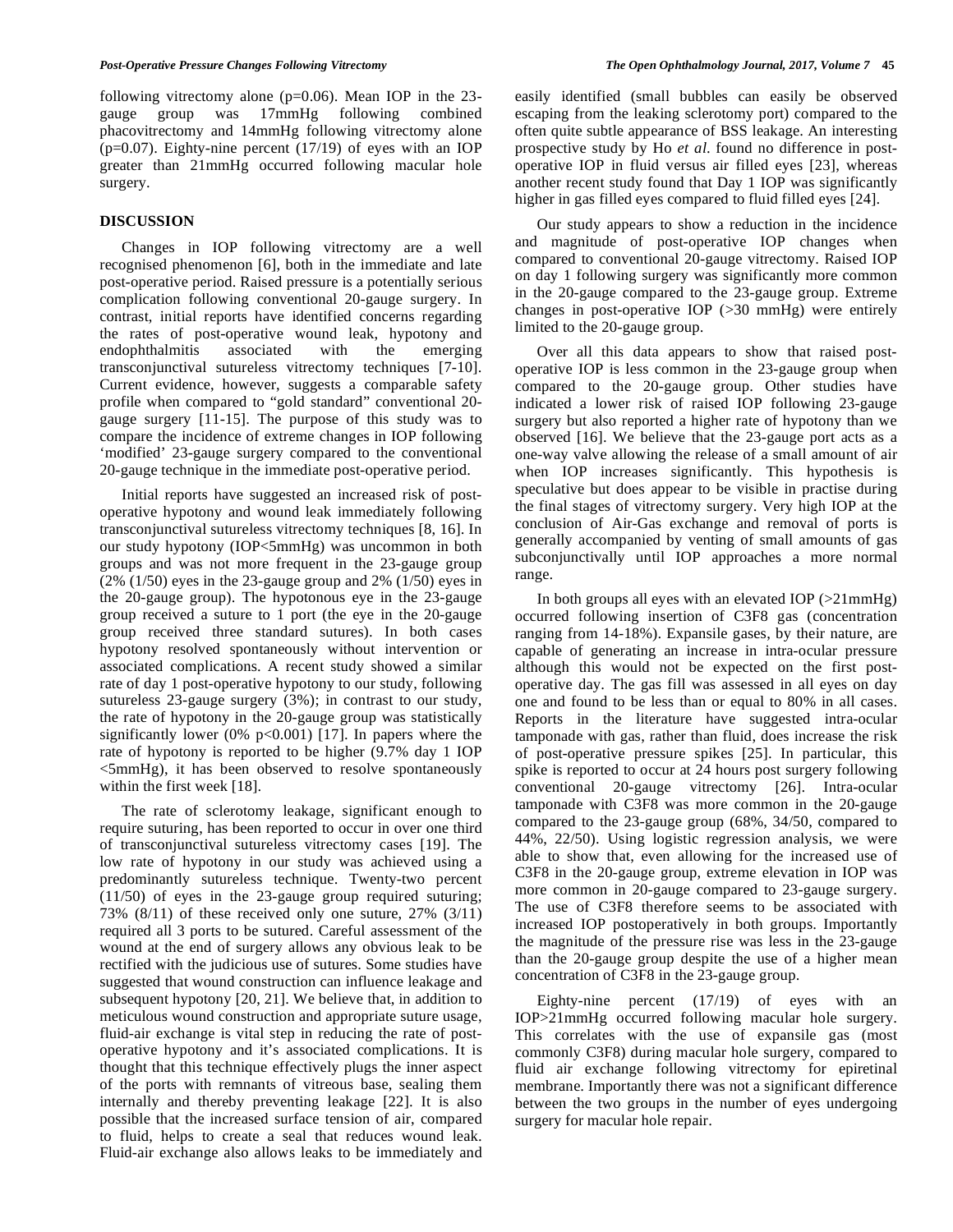There was no statistically significant difference between the mean Day 1 IOP for patients undergoing vitrectomy or combined phacovitrectomy in either the 20- or the 23-gauge groups.

 Post-operative endophthalmitis following intra-ocular surgery is a rare but devastating complication. Overall rates are quoted as low as 0.039% following pars plana vitrectomy [27]. Several studies have implicated sutureless techniques with an increased incidence [10, 28], although the relationship is not necessarily directly causal. We have already outlined how wound integrity can be achieved with the correct configuration, placement and suturing of sclerotomies and the use of fluid-air exchange. In the two large studies reporting an increased incidence of endophthalmitis fluid-air exchange was not carried out [10, 26]. In our study there were no cases of endophthalmitis in either group. It is however, difficult to draw conclusions about a rare complication from our small study group. Such a study would require significantly greater numbers [29] and is beyond the scope of our paper.

 Overall outcomes were similar for both the 23- and 20 gauge groups, including gain in visual acuity, macular hole closure rates and the requirement for further surgery. The rate of post-operative retinal detachment was low in our study. These results are comparable with similar studies in the literature [14-16, 30] and suggest that 23-gauge surgery is both safe and effective when compared to gold-standard 20-gauge vitrectomy.

#### **CONCLUSION**

 The purpose of this study was to compare the incidence of extreme changes in post-operative IOP in conventional sutured 20-gauge surgery with that of sutureless 23-gauge vitrectomy in the early post-operative period. We have shown that post-operative hypotony is not more common following 23-gauge surgery complete with fluid air/gas exchange, even with the use of a predominantly sutureless technique. Fluid air/gas exchange is an additional step that is associated with very low risk of post-operative hypotony.

 The incidence and magnitude of elevated post-operative IOP was lower in the 23-gauge group when compared to increases in IOP following 20-gauge vitrectomy. We conclude that 23-gauge vitrectomy is both a safe and effective technique that, in addition to offering many benefits to patients, is associated with less extreme fluctuations in post-operative IOP than conventional 20 gauge vitrectomy.

#### **CONFLICT OF INTEREST**

 Emily Gosse, Peter Hall and Jonathan Lochhead declare no potential conflict of interest. Richard Newsom has been a speaker for Alcon and has received educational grants from them.

## **ACKNOWLEDGMENTS**

Declared none.

#### **REFERENCES**

- [1] Recchia FM, Scott IU, Brown GC, Brown MM, Ho AC, Ip MS. Small-gauge pars plana vitrectomy: a report by the American Academy of Ophthalmology. Ophthalmology 2010; 117(9): 1851- 7.
- [2] Chen JC. Sutureless pars plana vitrectomy through self-sealing sclerotomies. Arch Ophthalmol 1996; 114: 1273-5.
- [3] Fujii GY, de Juan Jr E, HumayunMS, *et al*. Initial experience using the transconjunctival sutureless vitrectomy system for vitreoretinal surgery. Ophthalmology 2002; 109: 1814-20.
- [4] Eckardt C. Transconjunctival sutureless 23-gauge vitrectomy. Retina 2005; 25: 208-11.
- [5] R Development Core Team. R: A language and environment for statistical computing. R Foundation for Statistical Computing: Vienna, Austria 2009.
- [6] Anderson NG, Fineman MS, Brown GC. Incidence of intraocular pressure spike and other adverse events after vitreoretinal surgery. Ophthalmology 2006; 113(1): 42-7.
- [7] O'Reilly P, Beatty S. Transconjunctival sutureless vitrectomy: Initial experience and surgical tips. Eye 2007; 21: 518-21.
- [8] Haas A, Seidel G, Steinbrugger I, *et al*. Twenty-three-gauge and 20-gauge vitrectomy in epiretinal membrane surgery. Retina 2010;  $30(1)$ : 112-6.
- [9] Gupta OP, Maguire JI, Eagle RC Jr, Garg SJ, Gonye GE. The competency of pars plana vitrectomy incisions: a comparative histologic and spectrophotometric analysis. Am J Ophthalmol 2009; 147(2): 243-50.
- [10] Scott IU, Flynn HW Jr, Dev S, *et al*. Endophthalmitis after 25 gauge and 20-gauge pars plana vitrectomy: incidence and outcomes. Retina 2008; 28(1): 138-42.
- [11] Parolini B, Prigione G, Romanelli F, Cereda MG, Sartore M, Pertile G. Postoperative complications and intraocular pressure in 943 consecutive cases of 23-gauge transconjunctival pars plana vitrectomy with 1-year follow-up. Retina 2010; 30(1): 107-11.
- [12] Nagpal M, Wartikar S, Nagpal K. Comparison of clinical outcomes and wound dynamics of sclerotomy ports of 20, 25, and 23 gauge vitrectomy. Retina 2009; 29(2): 225-31.
- [13] Schweitzer C, Delyfer MN, Colin J, Korobelnik JF. 23-Gauge transconjunctival sutureless pars plana vitrectomy: results of a prospective study. Eye 2009; 23(12): 2206-14.
- [14] Fine HF, Iranmanesh R, Iturralde D, Spaide RF. Outcomes of 77 consecutive cases of 23-gauge transconjunctival vitrectomy surgery for posterior segment disease. Ophthalmology 2007; 114(6): 1197- 200.
- [15] Lott MN, Manning MH, Singh J, Zhang H, Singh H, Marcus DM. 23-gauge vitrectomy in 100 eyes: short-term visual outcomes and complications. Retina 2008; 28(9): 1193-200.
- [16] Misra A, Ho-Yen G, Burton RL. 23-gauge sutureless vitrectomy and 20-gauge vitrectomy: a case series comparison. Eye 2009;  $23(5)$ : 1187-91.
- [17] Ahn SJ, Woo SJ, Ahn J, Park KH. Comparison of postoperative intraocular pressure changes between 23-gauge transconjunctival sutureless vitrectomy and conventional 20-gauge vitrectomy. Eye 2012; 26(6): 796-802.
- [18] Akçay Bİ, Uyar OM, Akkan F, Eltutar K. Outcomes of 23-gauge pars plana vitrectomy in vitreoretinal diseases. Clin Ophthalmol 2011; 5: 1771-6.
- [19] Chieh JJ, Rogers AH, Wiegand TW, Baumal CR, Reichel E, Duker JS. Short-term safety of 23-gauge single-step transconjunctival vitrectomy surgery. Retina 2009; 29(10): 1486-90.
- [20] Shimozono M, Oishi A, Kimakura H, Kimakura M, Kurimoto Y. Three-step incision for 23-gauge vitrectomy reduces postoperative hypotony compared with an oblique incision. Ophthalmic Surg Lasers Imaging 2011; 42(1): 20-5.
- [21] Chen D, Lian Y, Cui L, Lu F, Ke Z, Song Z. Sutureless vitrectomy incision architecture in the immediate postoperative period evaluated *in vivo* using optical coherence tomography. Ophthalmology 2010; 117(10): 2003-9.
- [22] Rizzo S, Genovesi-Ebert F, Vento A, Miniaci S, Cresti F, Palla M. Modified incision in 25-gauge vitrectomy in the creation of a tunneled airtight sclerotomy: an ultrabiomicroscopic study. Graefes Arch Clin Exp Ophthalmol 2007; 245: 1281-8.